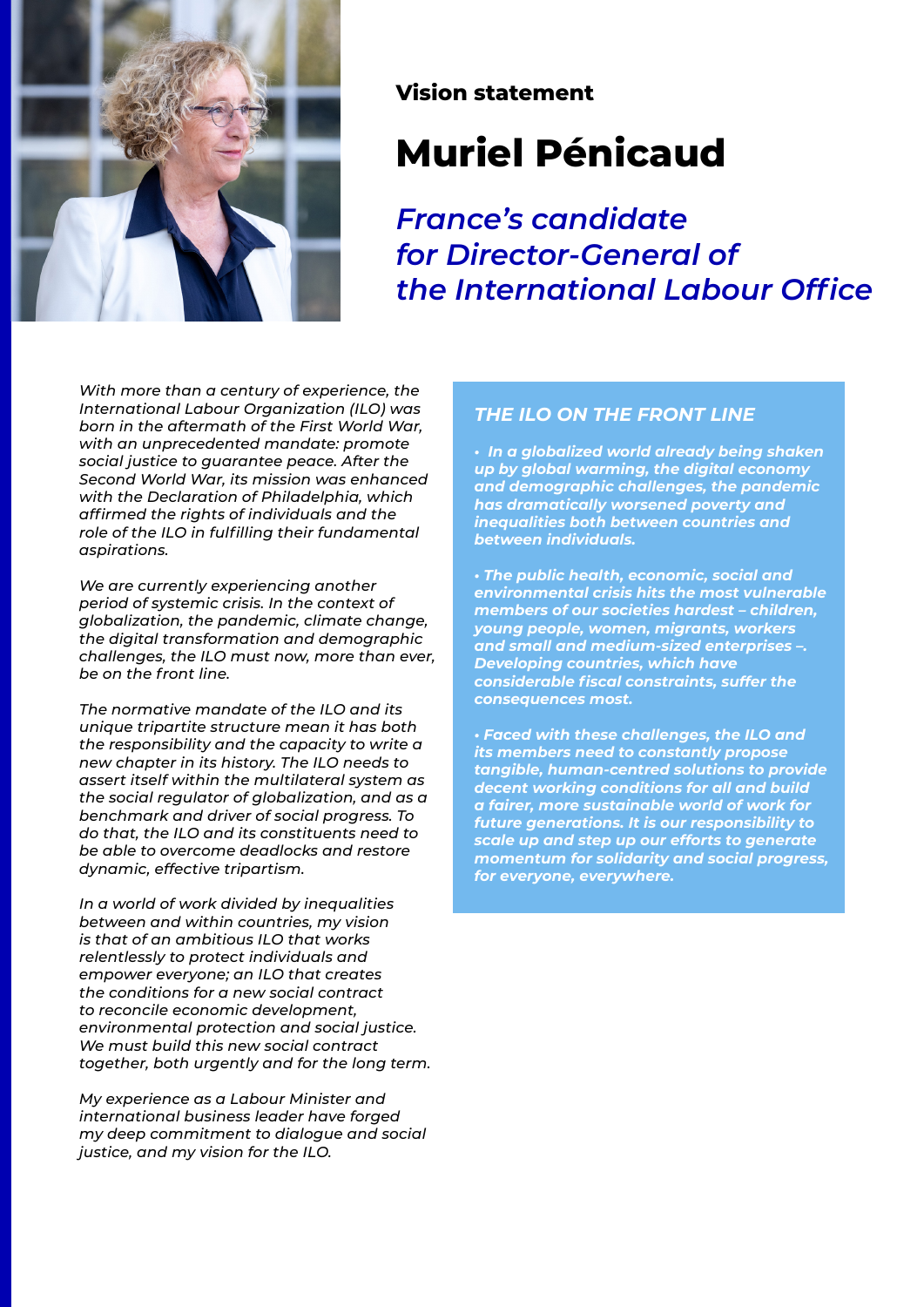### *▶ A new global momentum for social progress*

With the ILO constituents, I want to build a new momentum for social progress. As Director-General, I will prioritize reducing inequalities both between and within countries.

The ILO's tripartite structure, anchored in social dialogue, puts it in a unique position to reconcile economic, social and environmental challenges. The ILO needs to generate **new global momentum of solidarity for social progress**.

#### *A TURNING POINT FOR THE PROTECTION OF ALL INDIVIDUALS*

To ensure genuine protection for all, the ILO needs to act as a priority to consolidate the foundations of the world of work: respect for **fundamental principles and rights at work**, including the prohibition of forced labour and child labour. The ILO most guarantee decent working conditions for everyone, everywhere, that respect fundamental rights, in national and global supply chains and in the platform economy.

As Director-General, I will support the work of the Governing Body to make occupational safety and health a fundamental right.

Fighting against inequalities and protecting individuals also means **building universal access to adequate social protection**. Today, more than 4 billion people do not have any social protection, while half the world's workers live in the informal economy. This situation is unacceptable morally and hinders the fight against pandemics, as well as economic development, and is a danger to stability, social cohesion and peace.

#### To fulfil its mandate, **the ILO needs to serve the masses and rapidly bring about universal access to social protection**.

That goal is within our reach. As human resources director in a major global company, I brought in social protection for all the company's employees worldwide, and as Labour Minister, I conducted the negotiations of the "Social G7", during the French G7 Presidency in 2019, that led to the adoption of the first tripartite declaration with the international social partners and an unprecedented ILO, IMF and OECD joint statement on the reduction of inequalities, addressing the informal economy and ensuring universal access to social protection. I want to pursue this fight and speed up the implementation of solutions, with you.

#### *EQUAL OPPORTUNITIES FOR ALL*

Fighting inequalities means fighting for equal opportunities and against discrimination, including gender discrimination. Around the world, women are paid less, and hold less safe jobs. They form the majority of workers in the informal economy and have less access to social protection.

**This fight for gender equality and against violence and harassment is central to my commitment.** As Minister, I put in place an act that set an obligation of results and established a gender equality index regarding pay and careers.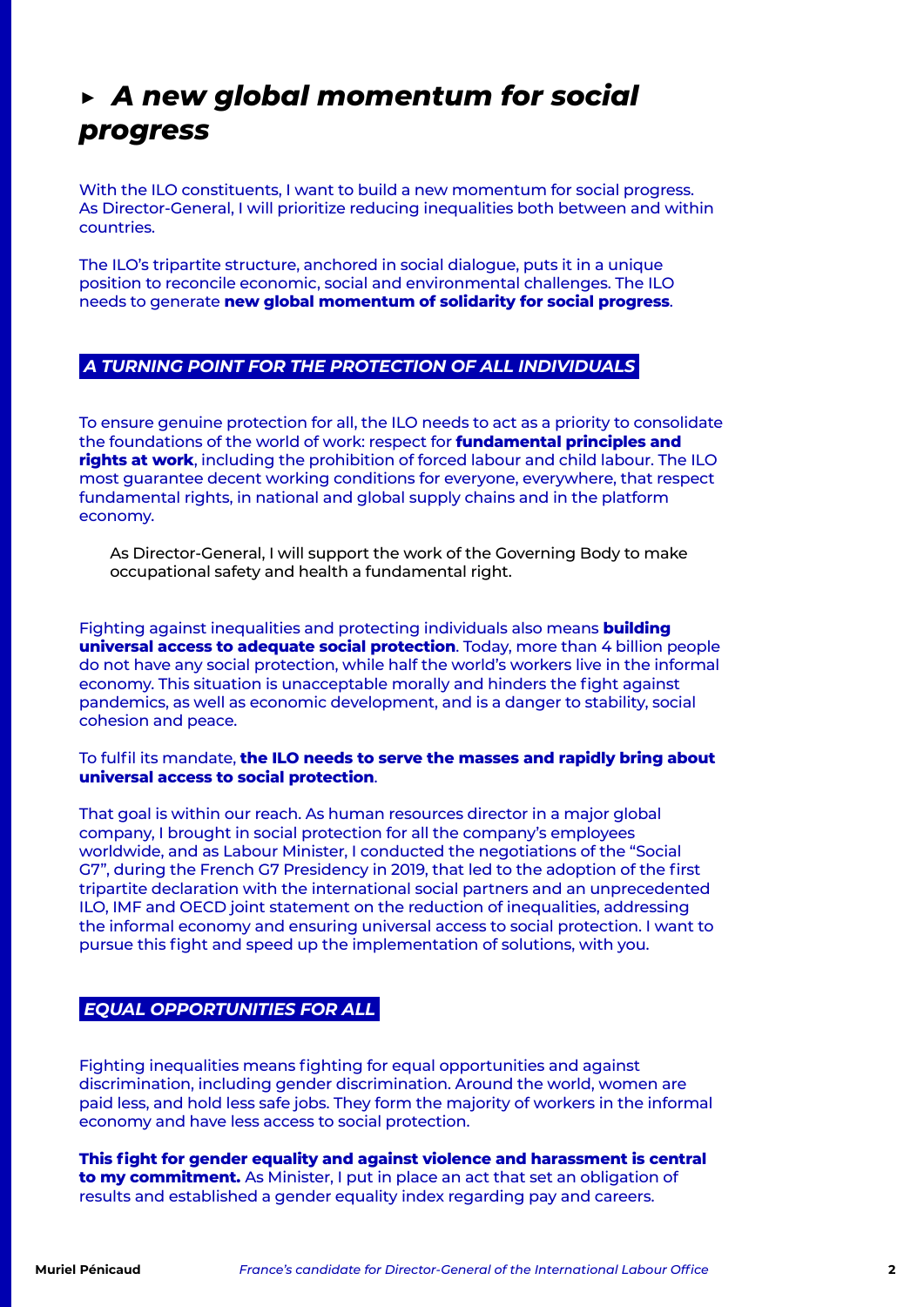As Director-General, I want the ILO to build a transformative agenda to take forward the issue of gender equality and the fight against violence and harassment.

**Two major challenges will continue profoundly transforming the world of work: the ecological transition, to fight global warming, and the digitization of the economy, particularly with the development of platforms and artificial intelligence**.All countries and all sectors are concerned. In the next ten years, half of jobs will have been transformed, recreated or lost. If we do not act fast, young people, the least qualified, seniors and the unemployed will pay the price.

**The ILO needs to be the Organization that faces up to these challenges, and that anticipates and offers tangible answers. We need to fight unemployment and do everything possible to ensure everyone has access to a decent job, an adequate wage, lifelong learning and entrepreneurship.** Offering all young people access to training and jobs must be a priority.

As Director-General, I will strengthen the ILO's capacities dedicated to supporting employment and skills development, particularly for young people. I will support the creation of decent jobs, particularly in the key sectors of care, digital technologies and the green economy, which foster a just, human-centred transition. The regional and country offices will work to help the constituents determine the appropriate investment strategies and policies.

#### *EQUALITY BETWEEN COUNTRIES*

**Global economic competition cannot become a social race to the bottom**: the ILO must contribute to reducing inequalities between countries and encourage their economic and social convergence, while fully taking into account their specific situations and needs.

Developing countries need appropriate programmes for combining their economic development with ambitious social objectives.

As Director-General, I will develop tailored technical assistance programmes, particularly when it comes to trade agreements.

I will support the launch of structural initiatives aimed at increasing the ILO's impact in the field and improving the coherence of multilateral policies, with UN agencies, WHO, UN Women, IMF, World Bank, OECD and regional development banks. The ILO must become more open and a key and influential partner in the regulation of globalization.

**This strengthened cooperation with the other international Organizations is vital to successfully addressing the challenges of a just transition, an essential feature of the preamble of the Paris Agreement, ensuring decent work in the platform economy, strengthening corporate social and environmental responsibility, developing access to social protection and tackling the informal economy.**

As Director-General, I will ensure the follow-up on the conclusion of the Tripartite Working Group regarding the issue of full democratic participation on equal footing in the ILO's tripartite governance.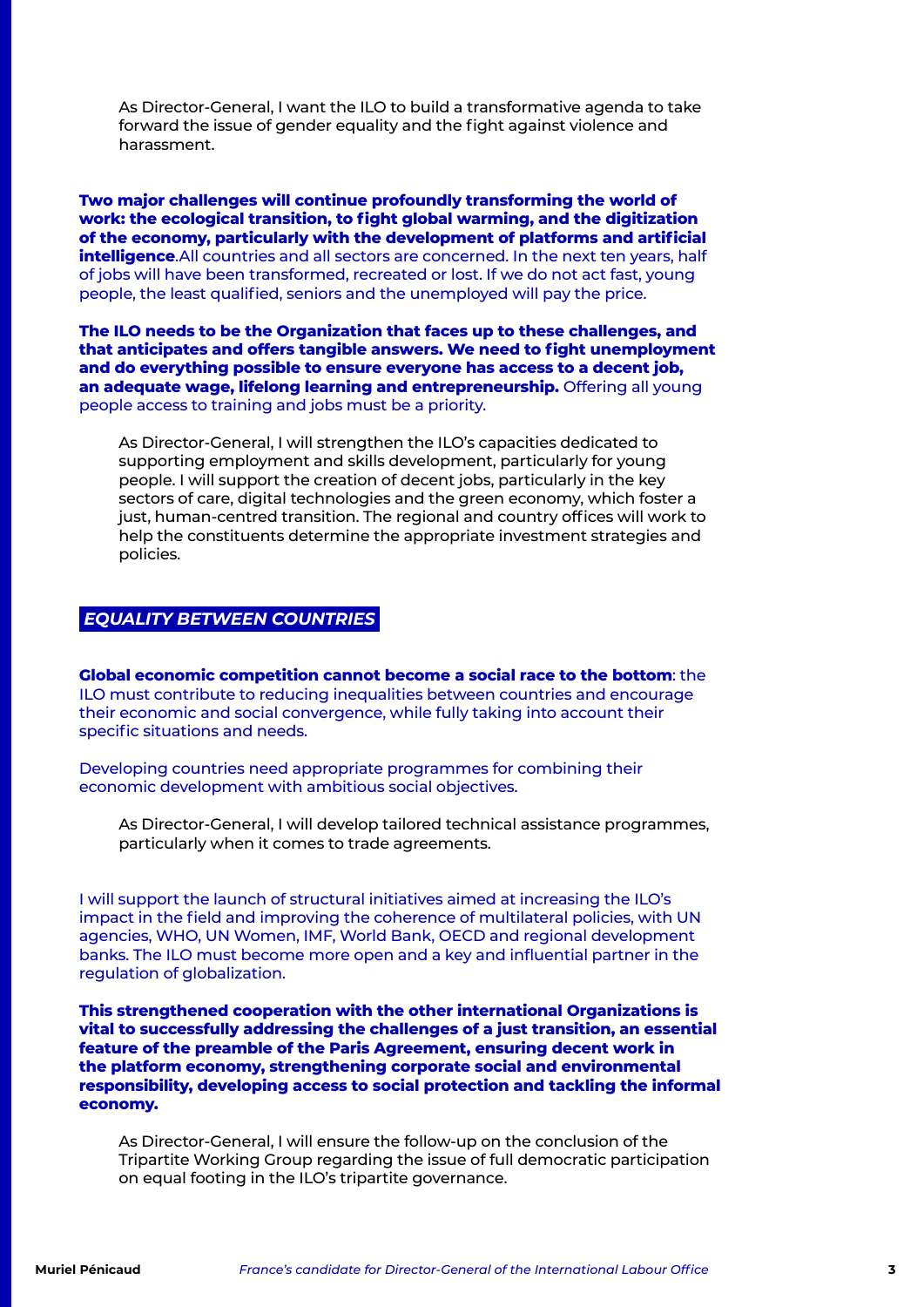### *▶ Fresh momentum for the ILO*

#### *STRONGER NORMATIVE ROLE FOR THE ILO*

As Director-General, I will defend the ILO's normative mandate and its supervisory system, as I did when I was Minister working for France's ratification of ILO conventions.

As Director-General, I will support the Standard Review Mechanism, to ensure that ILO standards address current and future challenges and thereby to identify new regulation needs.

I would like to support countries in their efforts to ratify international labour standards by supporting social dialogue and providing the ILO's technical assistance.

I will also support renewed dialogue on the ILO's supervisory system to improve its effectiveness and its legal certainty. **The objective is to boost the trust and ownership by ILO constituents.**

#### *AN ILO AT THE FULL SERVICE OF ITS MEMBERS*

To rise to the challenges of the world of work, **the ILO must bridge its divides and concentrate on what has been its strength: social dialogue between the representatives of the billions of workers and their families, employers**, without which growth and innovation would come to a halt, **and States**, regulators, which ensure justice and progress and are pillars of the world order.

Having been a Labour Minister, committed to tripartism, I know how powerful social dialogue can be in finding compromises, but also in coming up with innovative shared solutions that are adapted to each context and therefore effective.

As Director-General, I will encourage high-level political discussions in the Governing Body, and I will work for ambitious collective action.

I will ensure that the ILO's governance and management are transparent and inclusive and that they reflect today's realities and specific needs of constituents, both social partners and governments, regardless of their level of economic development.

With the assistance of regional and country offices, I will support a new wave of social dialogue in countries to help identify national priorities and tools to build back better after the crisis.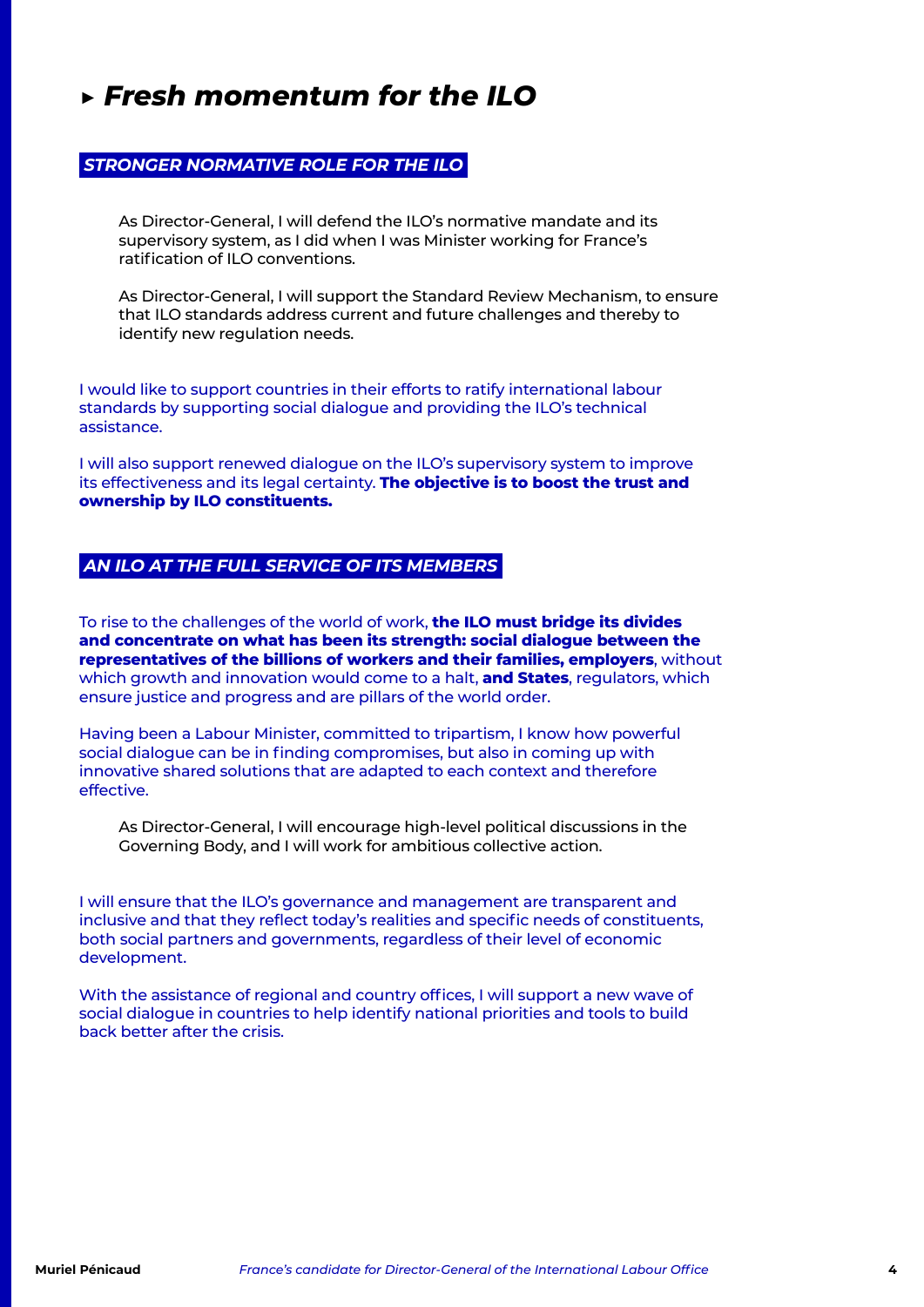#### *A GLOBAL BENCHMARK FOR LABOUR ISSUES*

By relying on the quality, professionalism and commitment of its staff, the ILO can strengthen the impact of the measures it adopts and implements.

As Director-General, I will develop strategic research, data collection, comparative analysis and partnerships to make the ILO the global benchmark for labour issues. I also want to build capacity of analysis of local offices to develop solutions for our members.

ILO analysis must guide the strengthening of the Organization in the multilateral system and show that the development of sustainable enterprises, the protection of the planet and the protection of workers are compatible.